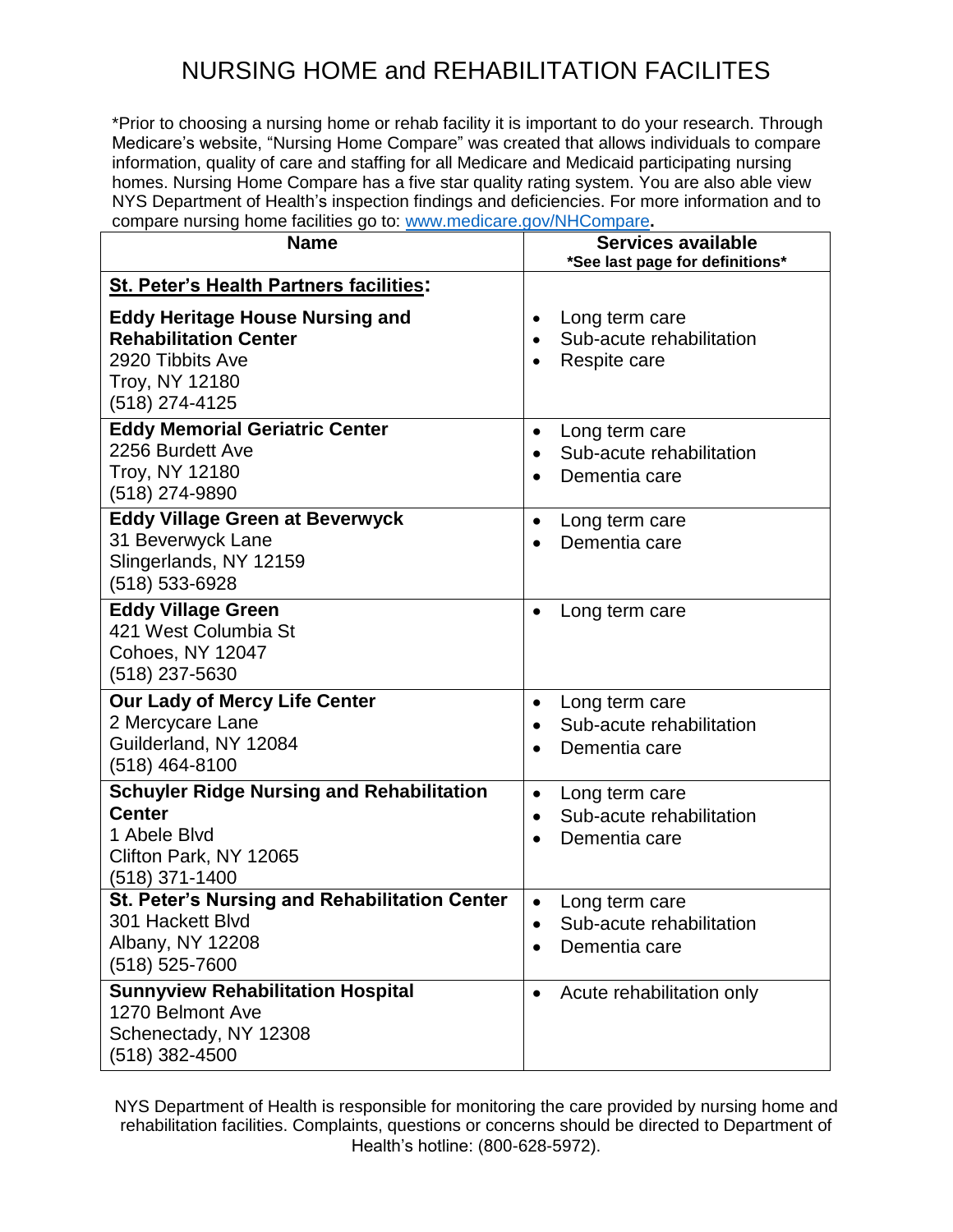| <b>Name</b>                                                                                                                                        | <b>Services available</b><br>*See last page for definitions                                                                             |  |  |
|----------------------------------------------------------------------------------------------------------------------------------------------------|-----------------------------------------------------------------------------------------------------------------------------------------|--|--|
| <b>Albany County:</b>                                                                                                                              |                                                                                                                                         |  |  |
| <b>Albany County Nursing Home</b><br>780 Albany Shaker Rd<br>Albany, NY 12211<br>(518) 869-2231<br><b>Bethlehem Commons at Good Samaritan</b>      | Long term care<br>٠<br><b>Rehabilitation services</b><br>Dementia care<br>$\bullet$<br>Respite care<br>٠<br>Long term care<br>$\bullet$ |  |  |
| Village<br>125 Rockefeller Road<br>Delmar, NY 12054<br>(518) 439-8116                                                                              | Short-term rehabilitation<br>$\bullet$<br>Dementia care<br>$\bullet$<br>Respite care<br>$\bullet$                                       |  |  |
| <b>Daughters of Sarah Nursing Home</b><br>180 Washington Avenue Extension<br>Albany, NY 12203<br>(518) 456-7831                                    | Long term care<br>$\bullet$<br>Sub-acute rehabilitation<br>$\bullet$<br>Dementia care<br>$\bullet$<br>Respite care<br>$\bullet$         |  |  |
| <b>Guilderland Center Rehabilitation and</b><br><b>Extended Care Facility</b><br>428 Rte 146, PO Box 36<br>Guilderland, NY 12085<br>(518) 861-5141 | Long term care<br>$\bullet$<br><b>Acute and Sub-acute</b><br>$\bullet$<br>rehabilitation<br>Dementia care<br>$\bullet$                  |  |  |
| <b>Hudson Park Rehabilitation Center and</b><br><b>Nursing Home</b><br>325 Northern Blvd<br>Albany, NY 12204<br>$(518)$ 449-1100                   | Long term care<br>$\bullet$<br>Sub-acute rehabilitation<br>$\bullet$<br>Dementia care<br>$\bullet$<br>Respite care                      |  |  |
| <b>Teresian House</b><br>200 Washington Ave Extension<br>Albany, NY 12203<br>$(518)$ 456-2000                                                      | Long term care<br>$\bullet$<br>Dementia care<br>$\bullet$<br>Respite care<br>$\bullet$                                                  |  |  |
| <b>Rensselaer County:</b>                                                                                                                          |                                                                                                                                         |  |  |
| The Center for Nursing and Rehabilitation at<br><b>Hoosick Falls</b><br>21 Danforth St.<br>Hoosick Falls, NY 12090<br>(518) 686-4371               | Long term care<br>$\bullet$<br>Sub-acute rehabilitation<br>$\bullet$<br>Dementia care<br>$\bullet$<br>Respite care<br>٠                 |  |  |
| <b>Diamond Hill Nursing and Rehabilitation</b><br><b>Center</b><br>100 New Turnpike Rd<br>Troy, NY 12182<br>$(518)$ 235-1410                       | Long term care<br>$\bullet$<br>Sub-acute rehabilitation<br>$\bullet$<br>Dementia care<br>$\bullet$<br>Respite care<br>٠                 |  |  |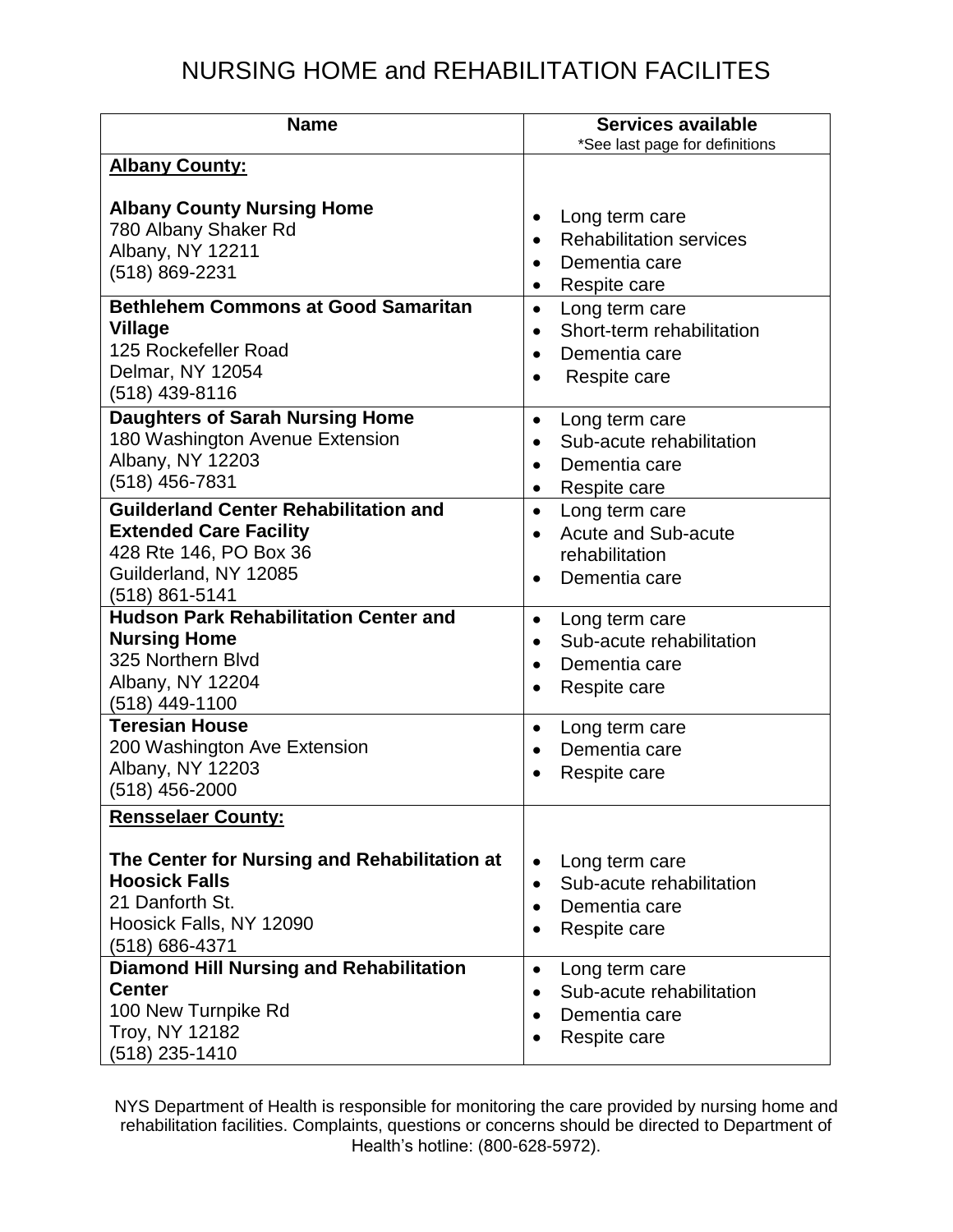| <b>Evergreen Commons</b>                           | Long term care<br>$\bullet$                 |
|----------------------------------------------------|---------------------------------------------|
| 1070 Luther Road                                   | Sub-acute rehabilitation<br>$\bullet$       |
| East Greenbush, NY 12061                           | Dementia care<br>$\bullet$                  |
| (518) 479-4662                                     | Respite are<br>٠                            |
| <b>Riverside Center for Rehabilitation and</b>     | Long term care<br>$\bullet$                 |
| <b>Nursing</b>                                     | Short-term rehabilitation<br>$\bullet$      |
| 90 North Main St.                                  | Dementia care<br>$\bullet$                  |
| Castleton, NY 12033                                | Respite care<br>$\bullet$                   |
| (518) 732-7617                                     |                                             |
| <b>Rosewood Rehabilitation and Nursing Center</b>  | Long term care<br>$\bullet$                 |
| 284 Troy Road                                      | Sub-acute rehabilitation<br>$\bullet$       |
| Rensselaer, NY 12144                               | Dementia care<br>$\bullet$                  |
| (518) 286-1621                                     |                                             |
| The Springs Nursing and Rehabilitation             | Long term care<br>$\bullet$                 |
| <b>Center</b>                                      | <b>Rehabilitation services</b><br>$\bullet$ |
| 49 Marvin Ave                                      | available                                   |
| <b>Troy, NY 12180</b>                              |                                             |
| (518) 273-6646                                     |                                             |
| Van Rensselaer Manor Nursing and                   | Long term care<br>$\bullet$                 |
| <b>Rehabilitation Facility</b>                     | Short-term rehabilitation<br>$\bullet$      |
| 85 Bloomingrove Drive                              | Dementia care<br>$\bullet$                  |
| <b>Troy, NY 12180</b>                              |                                             |
| $(518)$ 283-2000                                   |                                             |
| <b>Saratoga County:</b>                            |                                             |
|                                                    |                                             |
| <b>Saratoga Center for Rehab and Skilled</b>       | Long term care<br>$\bullet$                 |
| <b>Nursing Care</b><br>149 Ballston Ave            | Short-term rehabilitation<br>$\bullet$      |
|                                                    | Dementia care<br>$\bullet$                  |
| Ballston Spa, NY 12020                             | Respite care<br>$\bullet$                   |
| (518) 885-2288<br><b>Wesley Health Care Center</b> |                                             |
| 131 Lawrence St.                                   | Long term care<br>$\bullet$                 |
| Saratoga Springs, NY 12866                         | Short-term rehabilitation                   |
| $(518) 587 - 3600$                                 | Dementia care                               |
| <b>Schenectady County:</b>                         |                                             |
|                                                    |                                             |
| <b>Baptist Health Nursing and Rehabilitation</b>   | Long term care<br>$\bullet$                 |
| <b>Center</b>                                      | Sub-acute rehabilitation<br>$\bullet$       |
| 297 N. Ballston Ave                                | Dementia care<br>$\bullet$                  |
| Scotia, NY 12302                                   |                                             |
| (518) 370-4700                                     |                                             |